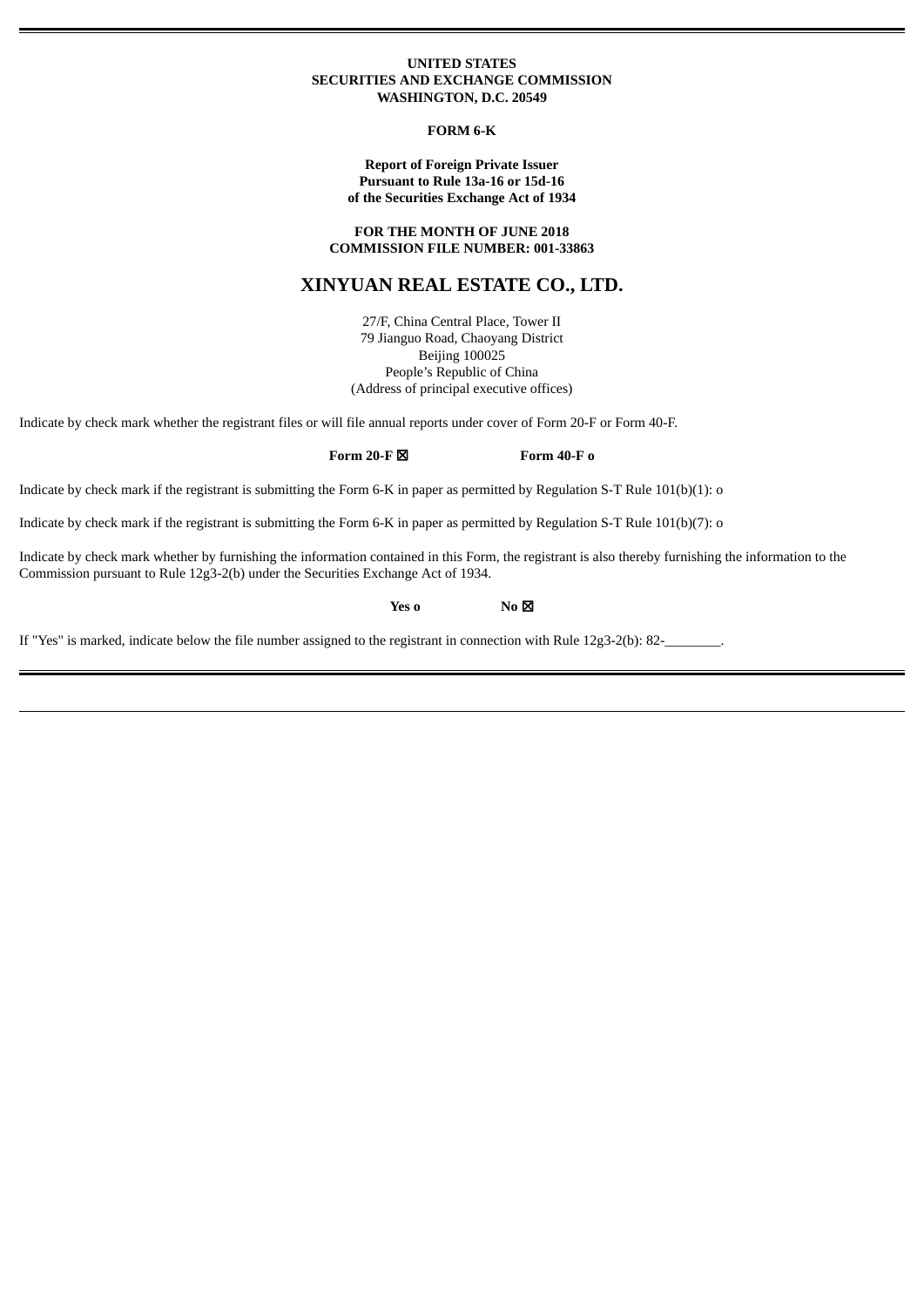This Form 6-K is hereby incorporated by reference into the registration statements of Xinyuan Real Estate Co., Ltd. ("Xinyuan" or the "Company") on Form S-8 (Registration Numbers 333-152637, 333-198525 and 333-205371) and on Form F-3 (Registration Number 333-192046) and any outstanding prospectus, offering circular or similar document issued or authorized by the Company that incorporates by reference any of the Company's reports on Form 6-K that are incorporated into its registration statements filed with the Securities and Exchange Commission, and this Form 6-K shall be deemed a part of each such document from the date on which this Form 6-K is filed, to the extent not superseded by documents or reports subsequently filed or furnished by the Company under the Securities Act of 1933, as amended, or the Securities Exchange Act of 1934, as amended.

# **TABLE OF CONTENTS**

|                                                                                 | Page |
|---------------------------------------------------------------------------------|------|
| Signature                                                                       |      |
| Exhibit Index                                                                   | 3    |
| Xinyuan Real Estate Co., Ltd. Press Release dated June 29, 2018<br>Exhibit 99.1 |      |

1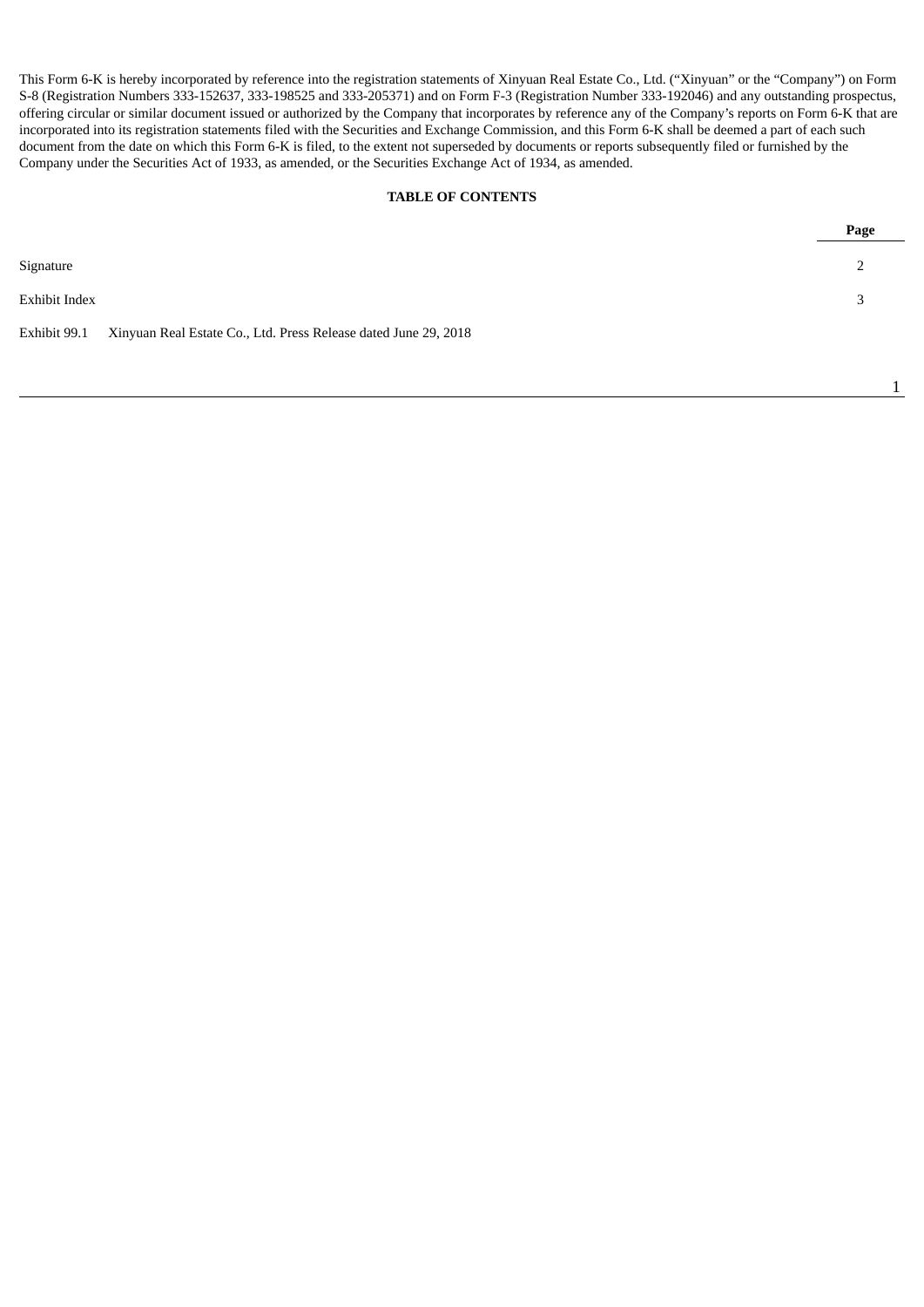# **SIGNATURE**

Pursuant to the requirements of the Securities Exchange Act of 1934, the registrant has duly caused this report to be signed on its behalf by the undersigned, thereunto duly authorized.

Xinyuan Real Estate Co., Ltd.

By: /s/ Xuefeng Li Name: Xuefeng Li Title: Chief Financial Officer

Date: June 29, 2018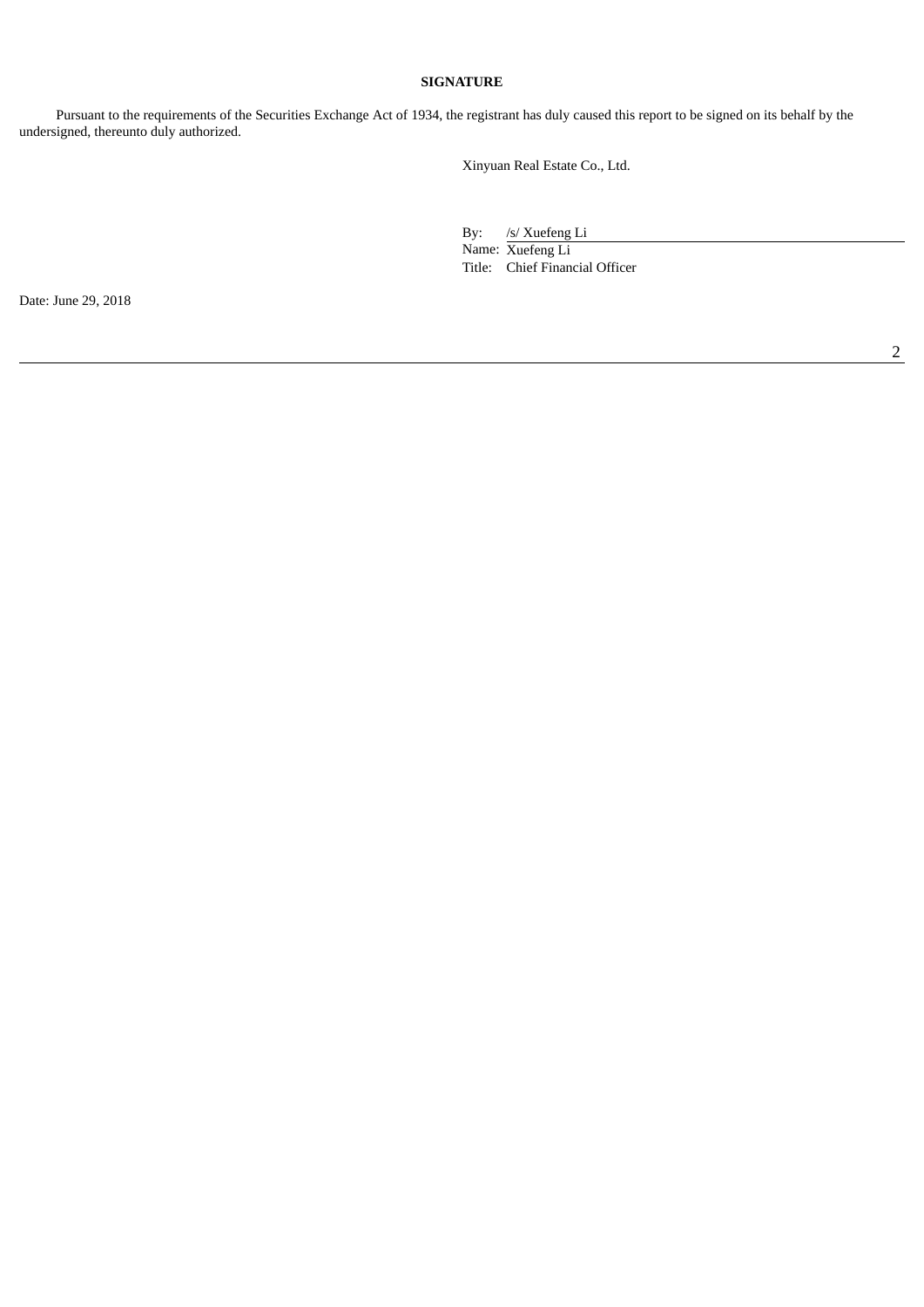| <b>Exhibit</b><br>Number | <b>Description</b>                                              |
|--------------------------|-----------------------------------------------------------------|
| 99.1                     | Xinyuan Real Estate Co., Ltd. Press Release dated June 29, 2018 |

3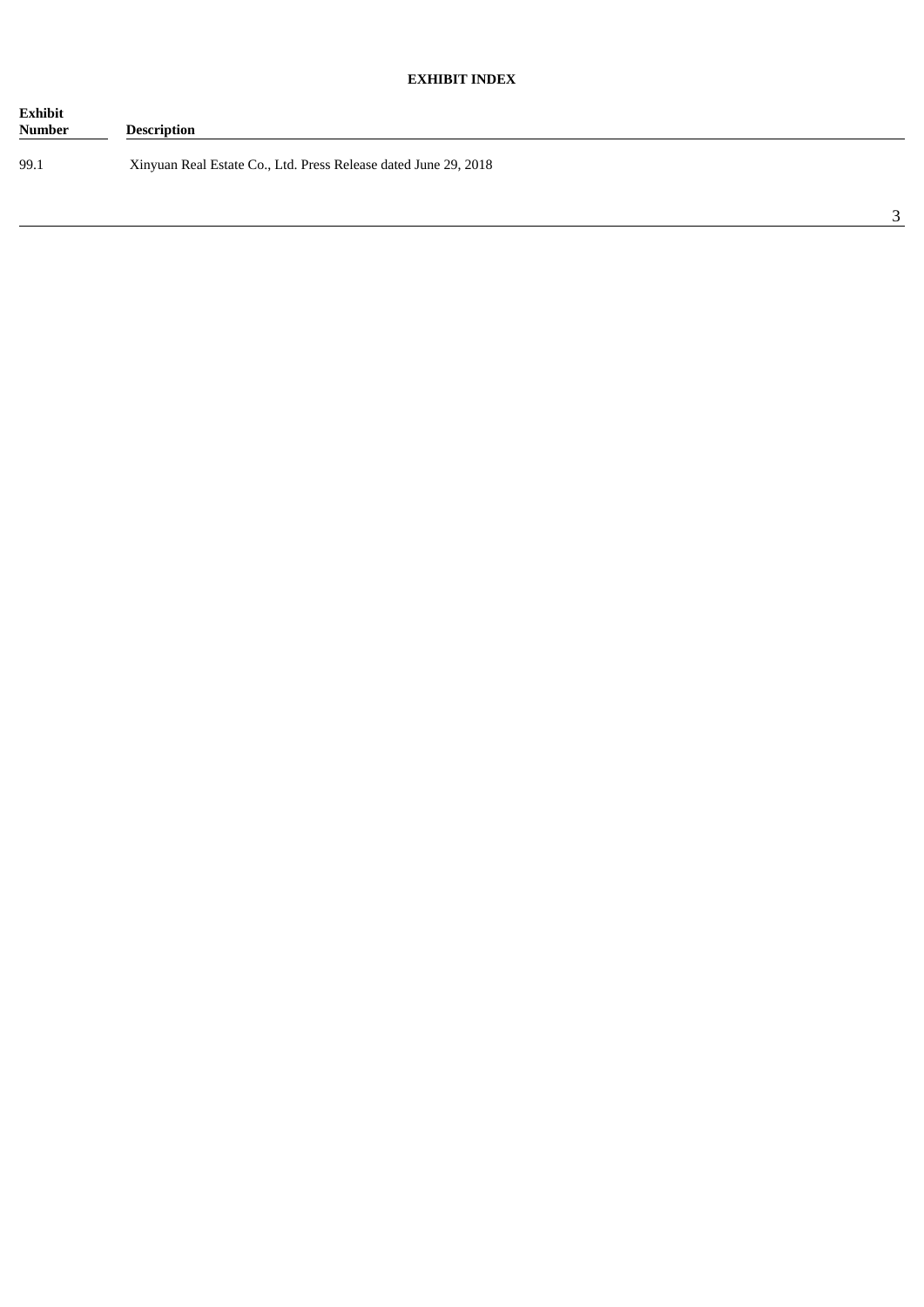### **Xinyuan Real Estate Co., Ltd. Announces Appointment of Mr. Xuefeng Li as Interim CFO**

**BEIJING, China, June 29, 2018** – Xinyuan Real Estate Co., Ltd. ("Xinyuan" or the "Company") (NYSE: XIN), an NYSE-listed real estate developer and property manager primarily in China and also in other countries, today announced that Ms. Helen Zhang has resigned from her role as the Company's Chief Financial Officer, effective June 29, 2018.

Mr. Xuefeng Li, currently general manager of the financial management department of the Company, has been appointed as interim CFO.

Mr. Li joined Xinyuan in February 2017 as the general manager of the Company's financial management department. Before joining Xinyuan, Mr. Li worked for China Wanda Group and held senior management positions in its various subsidiaries including Wanda Hotels, Wanda Commercial Real Estate, Wanda Kids Entertainment, Wanda E-Commerce and Wanda Culture Group. Mr. Li has 16 years of experience in accounting, financial management, and capital operations. He graduated from Dongbei University of Finance and Economics in 2002 with a bachelor's degree in taxation and a master's degree in accounting. In 2004, he obtained the Chinese Certified Public Accountant designation.

Mr. Yong Zhang, Chairman of Xinyuan, commented, "Since Mr. Xuefeng Li joined Xinyuan a year and a half ago, he has become familiar with and mastered the business and processes of Xinyuan. Mr. Li has extensive experience in financial management and capital operations. We believe he is well positioned to move into the interim CFO role immediately. We look forward to his contributions as we continue to scale our operations in China and overseas."

"On behalf of the Company, I would like to thank Ms. Helen Zhang for her financial leadership and her contributions to Xinyuan's business development over the years. We wish her all the best in her future endeavors," Mr. Zhang concluded.

## **About Xinyuan Real Estate Co., Ltd.**

Xinyuan Real Estate Co., Ltd. ("Xinyuan") is an NYSE-listed real estate developer and property manager primarily in China and in other countries. In China, Xinyuan develops and manages large scale, high quality real estate projects in over ten tier one and tier two cities, including Beijing, Shanghai, Zhengzhou, Jinan, Xi'an, Suzhou, among others. Xinyuan was one of the first Chinese real estate developers to enter the U.S. market and over the past few years has been active in real estate development in New York City. Xinyuan aims to provide comfortable and convenient real estate related products and services to middleclass consumers. For more information, please visit http://www.xyre.com.